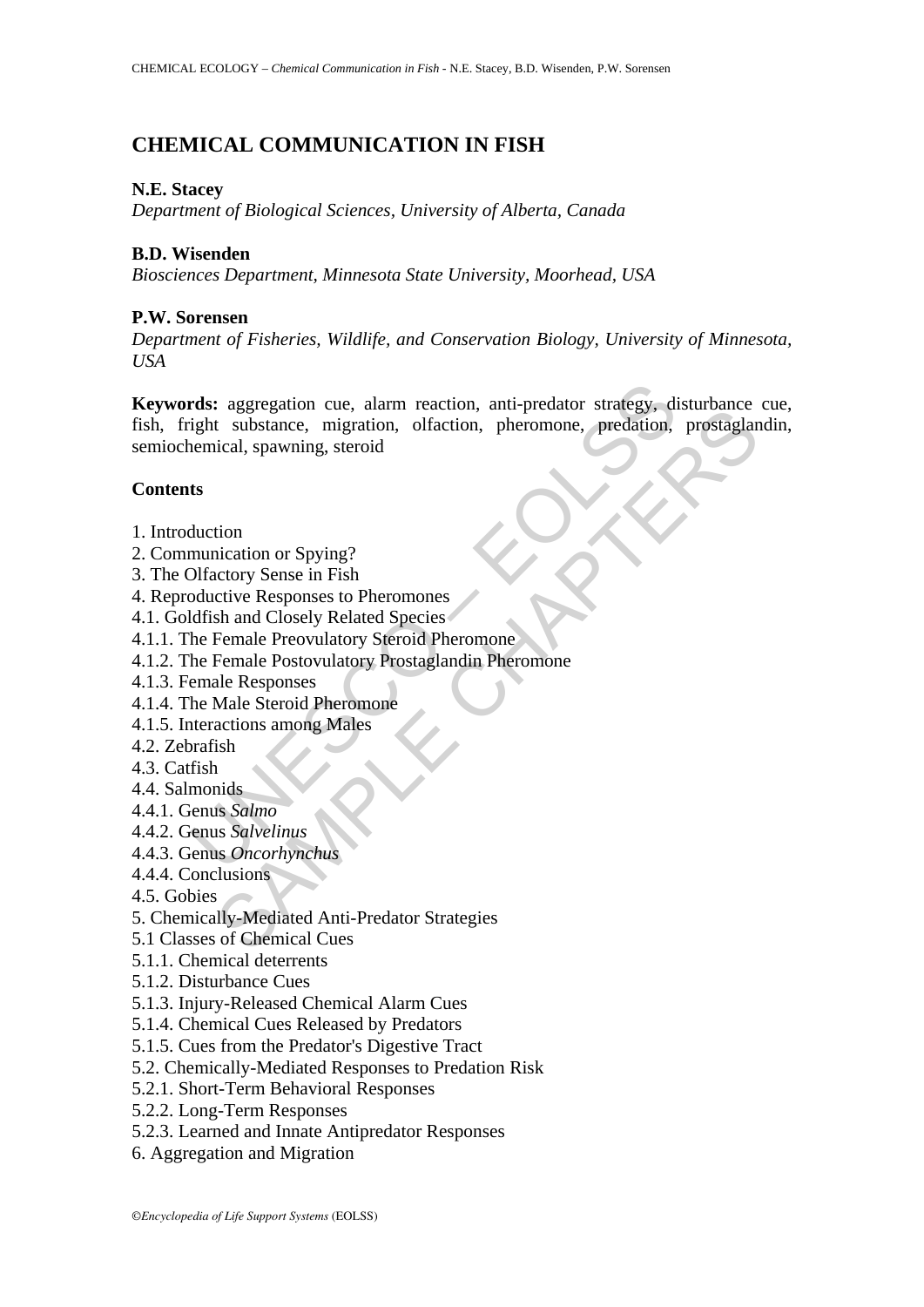6.1. Social Groupings: Familial and Status Recognition 6.2. Schooling Cues 6.3. Migratory Aggregants and Long Distance Attractants 6.3.1. Anadromous and Landlocked Salmonids 6.3.2. Catadromous Freshwater Eels: Family Anguillidae 6.3.3. Amphidromous Species: Galaxids and Tropical Freshwater Gobies. 6.3.4 The Anadromous Sea Lamprey: a Well Understood Model. Glossary Bibliography Biographical Sketches

#### **Summary**

Although the neural basis of olfactory function is highly conserved amongst all vertebrates, as is reliance upon semiochemicals to mediate everyday activities, fundamental aspects of olfactory function are poorly understood and only a few tetrapod semiochemicals have been clearly identified. Accordingly, recent information on the nature and function of fish semiochemicals presents abundant opportunities for understanding not only the basic function of the olfactory system but also the essential intra- and interspecific processes it mediates. From an evolutionary perspective, fish hormonal pheromones and injury-released chemicals inducing anti-predator responses offer numerous specific situations in which to study the evolution of chemical communication and determine if and how these semiochemicals are species-specific.

If the neural basis of olfactory function is highly conserve<br>tes, as is reliance upon semiochemicals to mediate every<br>ental aspects of olfactory function are poorly understood and only<br>hemicals have been clearly identified the neural basis of olfactory function is highly conserved amongst, as is reliance upon semiochemicals to mediate everyday activiated alsepts of olfactory function are porely understood and only a few tettar incials have b The management and conservation of fishes present many challenges, principally related to their aquatic existence. Control of maturation and spawning is a significant problem in fish culture and is an obvious area in which pheromones already could be applied to certain species. Perhaps even greater potential exists for the control of nonnative, invasive fish species, for which few options other than toxicants are currently available. Aggregation (migratory) and/or sexual pheromones could be developed as lures in traps deployed for control and/or sampling; such techniques would not only be environmentally benign but also inexpensive and specific. To be effective, however, such techniques will require precise semiochemical identity and a comprehensive understanding of biological function. Repellents such as alarm cues might also be useful once their identities and specificities are known and the roles of learning in their actions are understood. Given the enormous utility of semiochemicals in insect pest management, the potential for similar applications of fish semiochemicals cannot be ignored.

#### **1. Introduction**

Living in a medium where visual information often is limited but where chemical information abounds, fish throughout their long history have had both cause and opportunity to evolve sensitive chemosensory systems enabling individuals to respond adaptively to conspecific and predator odors. Research throughout the past century provides many convincing demonstrations that such odors induce a remarkable array of apparently adaptive behavioral and physiological responses. We briefly review the three categories of response that are best understood: reproductive, antipredator, and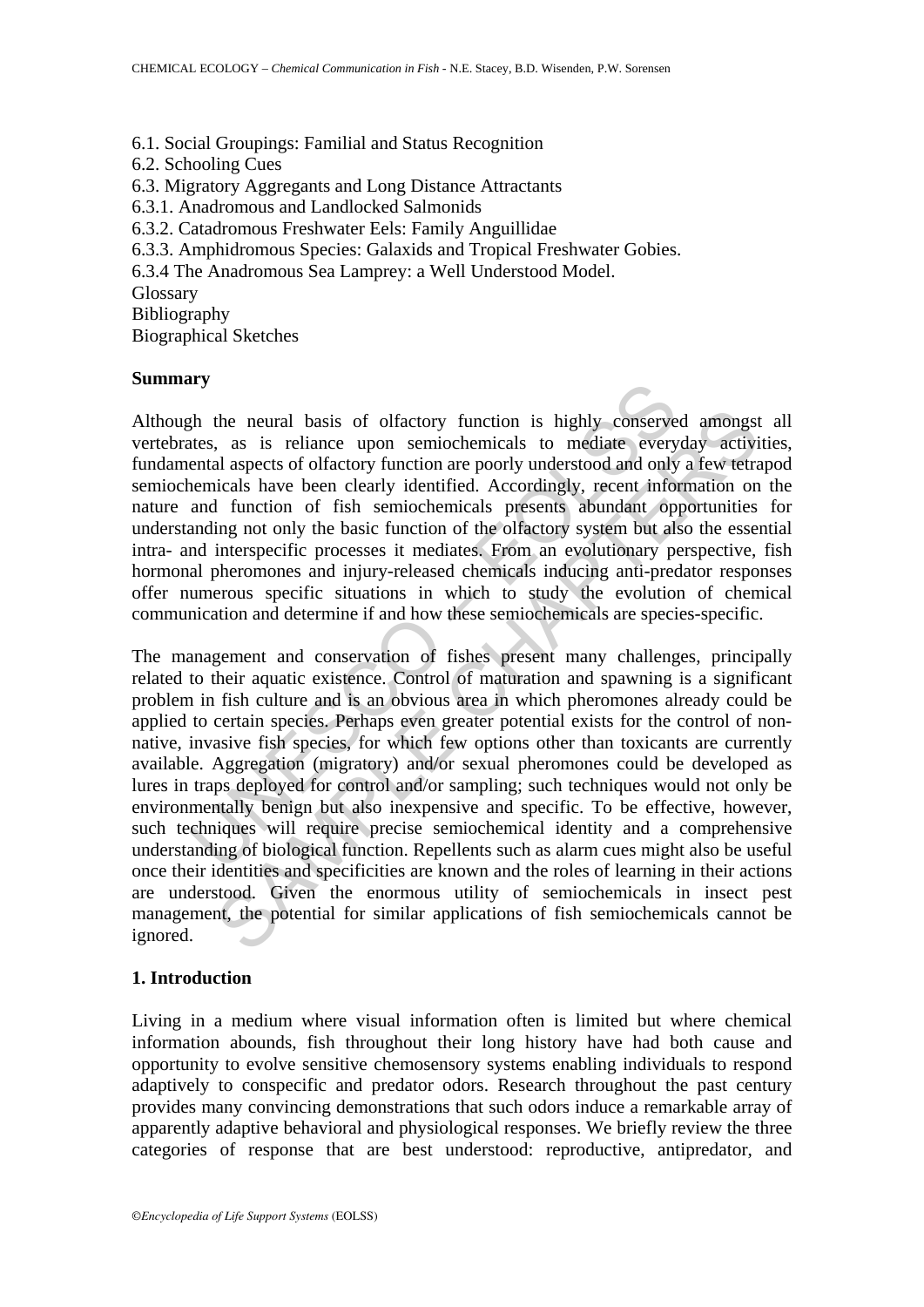aggregatory. Our level of understanding differs greatly among these categories in terms of what is known about the chemical nature, production and mechanism of action of these odors, and the biological functions of the responses they induce. Reproductive responses are best understood, particularly in the goldfish (*Carassius auratus*) where there is considerable information on the production and release of odors (steroids, prostaglandins and their metabolites), the mechanisms through which they act, and the functions of responses they induce (Section 4.1). For antipredator responses (Section 5), there is considerable information on adaptive function in many species, although the nature of the odors and their mechanisms of action are virtually unknown. Although aggregation cues, of which migratory cues are a special example, are poorly understood, recent studies of sea lamprey (*Petromyzon marinus*) have identified a migratory cue and demonstrated biological response under natural conditions (Section 6.3.4). Because most major advances in understanding the responses of fish to conspecific and predator odors have occurred in the past two decades, we expect further significant progress in the near future.

### **2. Communication or Spying?**

The consideration of the photometric since the control of the photometric in the photometric are occurred in the past two decades, we expect further signific future.<br>
The consideration or Spying?<br>
Sistions of intraspectifi occurred in the past two decades, we expect further significant progres<br>ture.<br>
nication or Spying?<br>
noso of intraspectific "chemical communication" of animals such as insects<br>
it generally is implicit that chemical transf In discussions of intraspecific "chemical communication" of animals such as insects and mammals, it generally is implicit that chemical transfer of information is achieved by a pheromone, which performs a true communicative function by benefiting both the pheromone receiver and, through the receiver's response, the pheromone sender. Such pheromones typically are produced by structures specialized for synthesis and release and assumed to be the evolutionary consequence of a co-evolution of senders and receivers in which, at the very least, the receiver has selected for signaling specialization in the sender. Fish also provide examples of specialization for such pheromonal communication. In the black goby, *Gobius niger* (Section 4.5), the territorial and parental male attracts ovulated females to his nest. One component of male attractiveness is a steroid pheromone, etiocholanolone-glucuronide, a major product of a nonspermatogenic portion of the goby testis that appears specialized for the production of such conjugated steroids. In goldfish, however, the ovary appears unspecialized for production of the pheromonal steroids and prostaglandins that influence males, whereas changes in the rate of pheromone-containing urinary pulses indicate specialization in pheromone release (Section 4.1). In the context of predator–prey interactions, the epidermal alarm substance cells of ostariophysan fishes (Section 5.1.3) may be another example of a co-evolved communication system, although in most cases there is no clear evidence for such specialization. Such apparent lack of communicative specialization in reproductive and predator–prey functions is not a trivial issue, because it suggests that some interactions between sender and receiver could be fundamentally different from those in true communication.

From this perspective, we propose that, within the broad ecological context that includes antipredator and reproductive responses, three distinct states characterize the evolution of any chemical signal (Figure 1).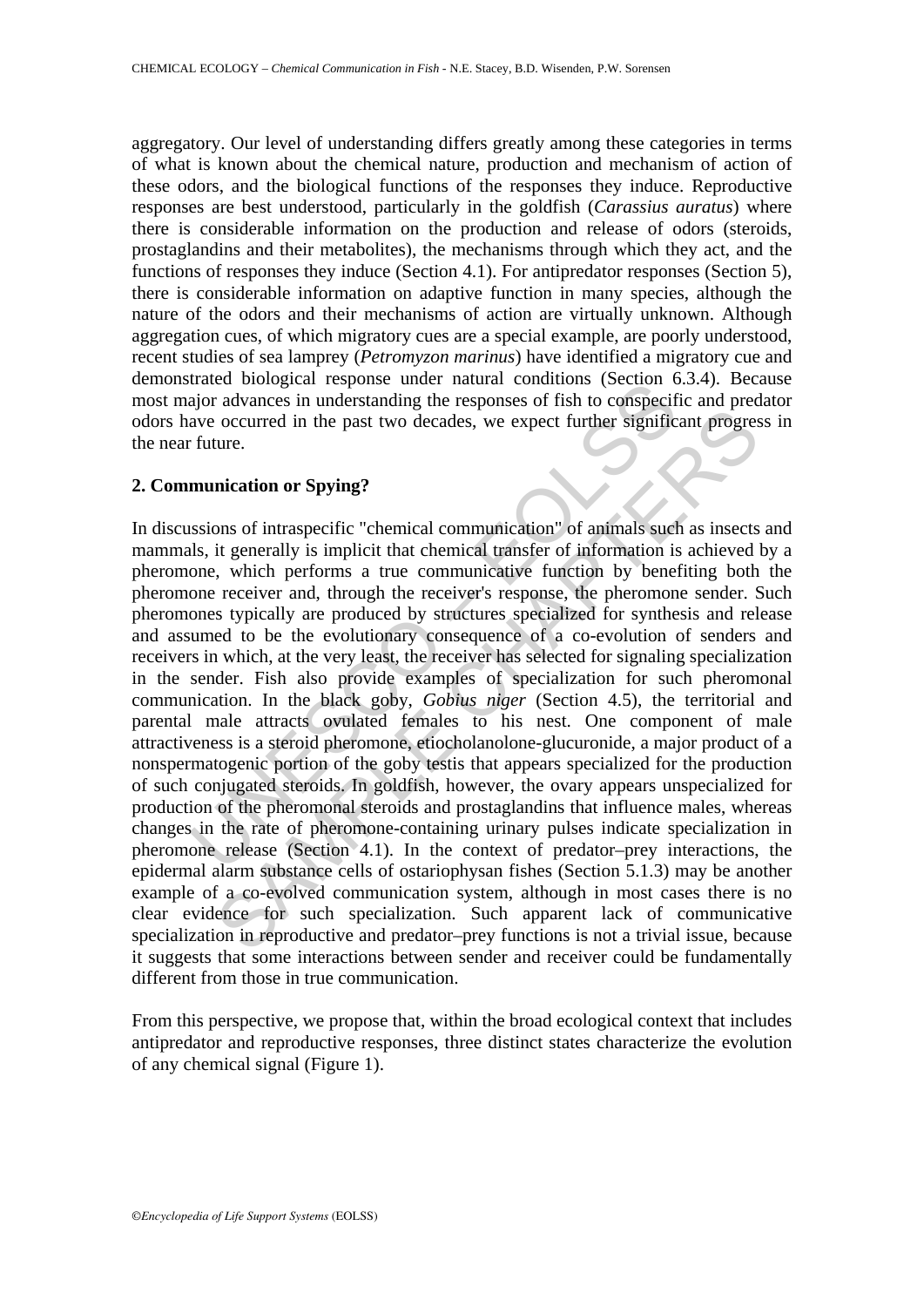

Figure 1. Proposed stages in the evolution of chemical signals in fish. Reprinted with permission from: Biochemistry and Molecular Biology of Fishes 1. 1991. PW Hochachka and TP Mommsen (eds.). Elsevier, Amsterdam; Advances in Chemical Signals in Vertebrates. 1999. RE Johnston, D Muller-Schwarze, and PW Sorensen (eds.). Kluwer Academic / Plenum Publishers, New York; Encyclopedia of

Reproduction, Vol. 3. 1999. E Knobil and JD Neill (eds.). Academic Press, New York; Hormones, Brain, and Behavior". DW Pfaff (ed.) Academic Press, New York (in press).

First is the *ancestral* state, in which an individual releases a chemical(s) that other organisms are unable to detect. This state progresses to *spying* if receivers evolve the ability to detect and respond adaptively to the chemical(s), which we now would term a *cue*. Finally, spying progresses to *communication* if there is a mechanism for receivers to select for conspecific specialization in production and/or release of the chemical(s), which we now would term a *signal*. Ancestral and communicative states appear to be non-contentious. Because fish necessarily release numerous chemicals into the water medium bathing the chemosensory structures of all aquatic species, they are presently in the ancestral state with respect to all their released chemicals that do not currently function in spying or communication. And, as the example of the goby indicates, fish can evolve the true pheromonal communication so common in insects and mammals. The potentially controversial aspect of our proposal is whether chemical spying (on an unspecialized sender) can persist as a stable condition, or is simply a necessary but transitory stage in the evolution of chemical communication.

Some apparent examples of chemical spying in fish likely reflect our failure to detect subtle specialization in chemical production or release. In other cases, however, the nature of the interactions between senders and receivers make it unlikely that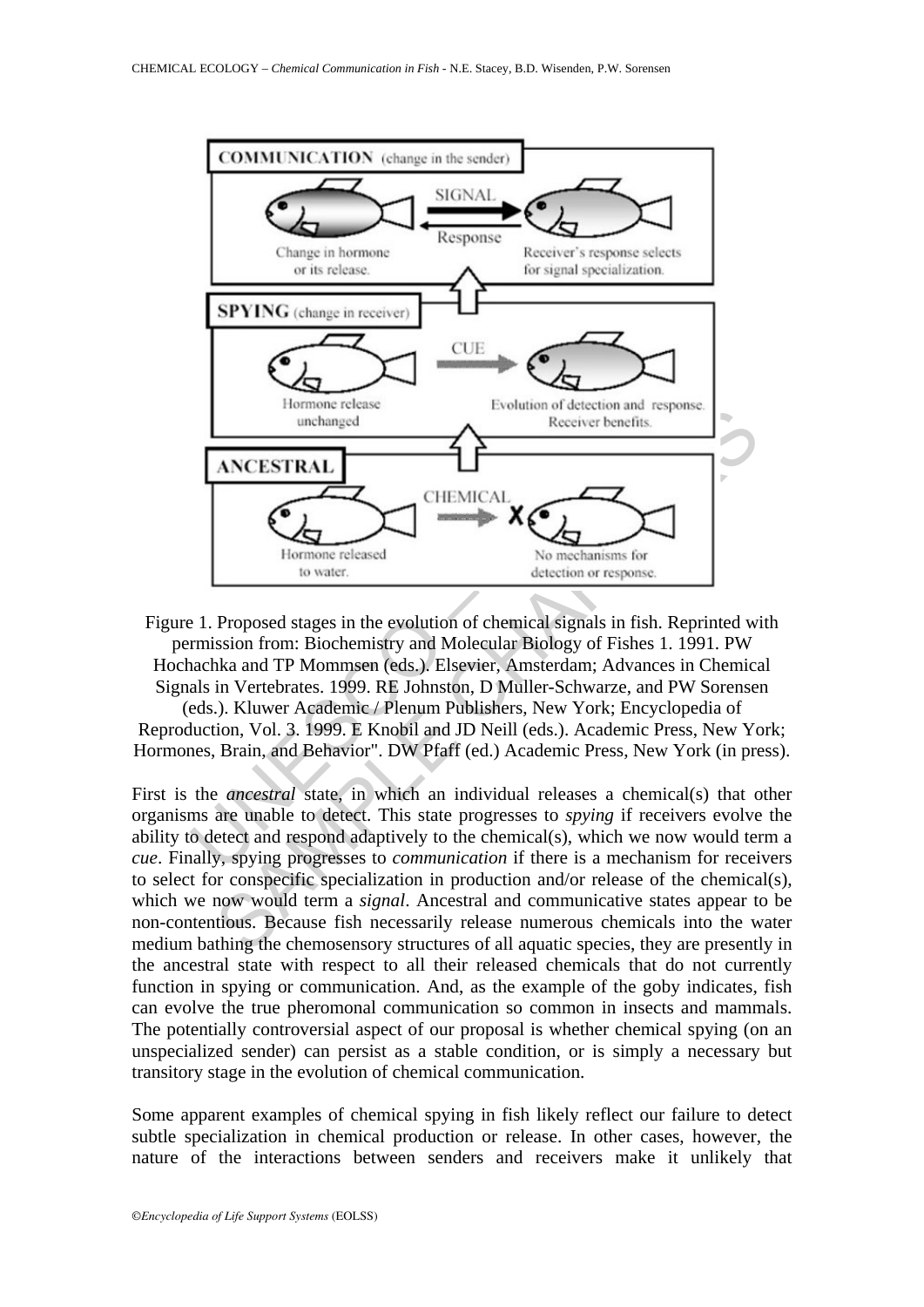pheromonal communication can evolve. In Pacific herring (*Clupea harengus pallasi*), for example, spawning is triggered by a chemical released in milt (sperm and seminal fluid), and can be induced even in monosex groups or single fish by small quantities of milt. In nature, synchronous spawning occurs in large, dense schools in which the sexes do not specifically coordinate their sexual activities, but independently deposit gametes on benthic substrates. Because a male is unlikely to fertilize the eggs of the females he stimulates to spawn, there appears to be no mechanism whereby the stimulatory quality of his milt could influence his individual reproductive success and thereby function in sexual selection leading to signal specialization. We therefore believe the spawning response to herring milt is an example of chemical spying on an unspecialized milt cue. At present, however, we know too little of fish semiochemicals to assess the relative importance of spying and communication among the myriad reports that fish respond to the odors of conspecifics and heterospecifics. Hopefully future research will directly address this issue, which has such important implications for understanding semiochemical function and evolution.

## **3. The Olfactory Sense in Fish**

Fish possess three chemosensory systems: taste (cranial nerves VII, IX, X); solitary chemosensory cells of unclear function and embryological origin; olfaction (cranial nerve I). Semiochemicals appear to be detected exclusively by olfaction. Because this also is the situation in other vertebrates, and because olfactory anatomy has been highly conserved throughout vertebrate evolution, fish serve as valuable models of vertebrate olfactory function, particularly where a semiochemical has been identified.

med to spyring and communication aniong the myriad reports that<br>the or system are only and communication and heat the state this issue, which has such important implications for<br>this issue, which has such important implica is issue, which has such important implications for understant<br>in this issue, which has such important implications for understant<br>ical function and evolution.<br>actory Sense in Fish<br>s we relate of undera function and emphys As in other vertebrates, the olfactory system of fish contains three neuroanatomical components: olfactory epithelium, olfactory bulbs, and terminal fields within the brain. The olfactory epithelium contains three principal classes of intermingled olfactory receptor neurons - ciliated, microvillous, and crypt cells. This situation in fish differs from that in tetrapod vertebrates, many of which have two olfactory epithelia, the main olfactory epithelium, containing largely ciliated receptor cells, and the vomeronasal system, containing largely microvillous cells. The functional significance of the three classes of olfactory receptor neurons is unclear in vertebrates.

Most olfactory receptor neuron axons project from the olfactory epithelium *via* the olfactory nerves and terminate in the olfactory bulbs, although a few project directly to the brain. In the bulbs, olfactory receptor neurons synapse on mitral cells in bulbar glomeruli, dense aggregations of mitral and granule cell neuropil. From the glomeruli, mitral and other cells project centrally through the medial and lateral olfactory tracts to terminate in specific fields within the telencephalon and hypothalamus. Neurophysiological and behavioral studies show that food responses are mediated by the lateral olfactory tracts, whereas semiochemical responses are mediated by the medial tracts.

In addition to the unresolved functions of the different types of olfactory receptor neurons, major problems under investigation concern the receptor proteins presumed to bind odors and trigger olfactory receptor neuron response, and the coding of odors within the glomeruli of the olfactory bulbs. Probes based on G-protein-linked receptors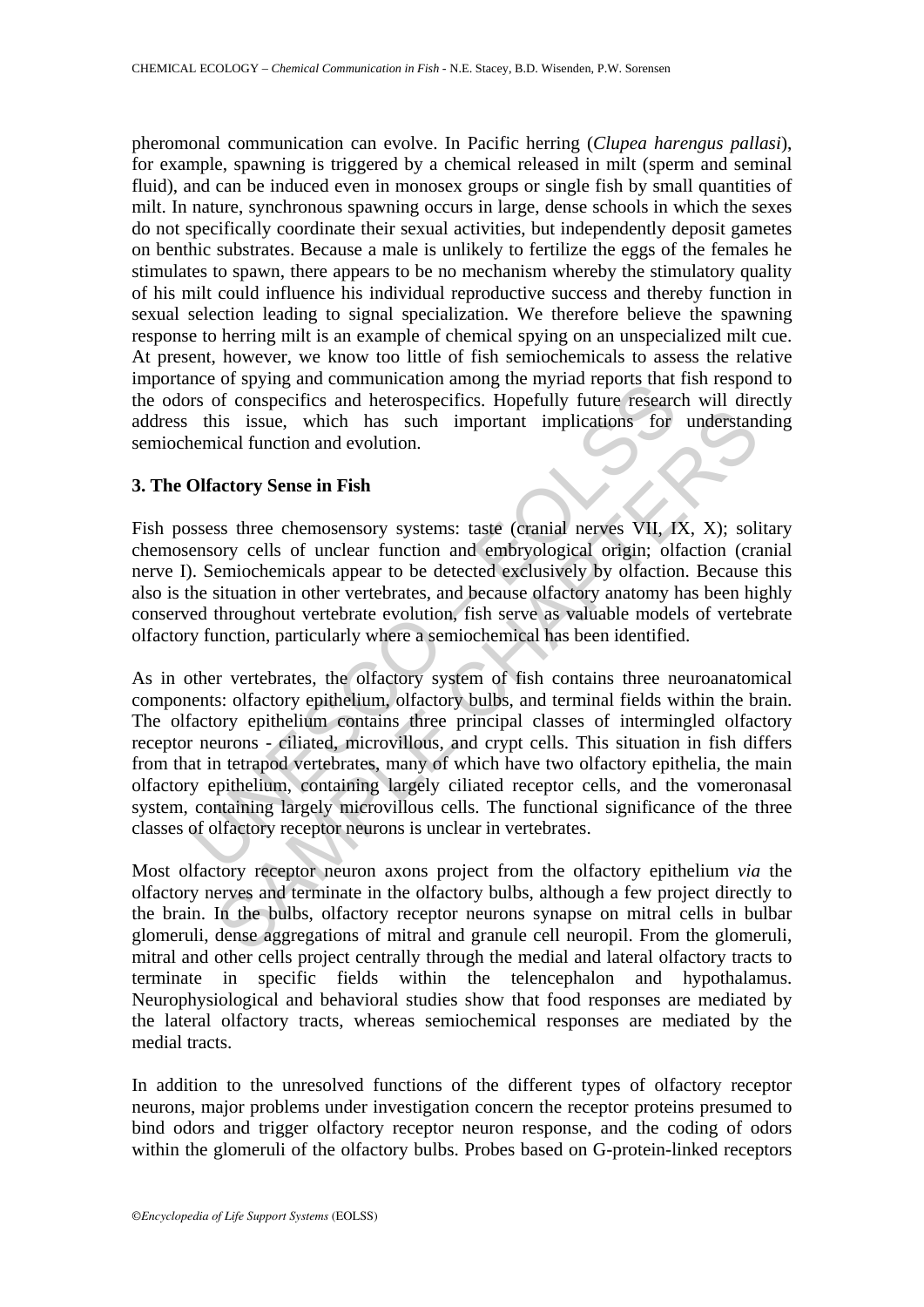found in mammalian olfactory epithelia have been used to clone several classes of presumptive fish olfactory receptors, of which V2R and G-olf are the best characterized. The V2R class appears to be expressed in microvillous cells and in goldfish binds the amino acid L-arginine (a putative food odor). Ciliated cells also may mediate amino acids responses, leading some to suggest that the different olfactory receptor types may reflect some type of cellular specialization and not chemosensitivity *per se*. Although Golf receptors have not been functionally expressed in fish, fish apparently possess about a hundred types (compared with over a thousand in mammals). Fish olfactory receptor neurons appear to be specialized for detecting particular odorants, as each expresses only one or a few G-olf receptor types.

How the complex neuronal interconnections in glomeruli process semiochemical information is not known, although each glomerulus likely processes information associated with specific olfactory receptor neurons. Preliminary data from goldfish and zebrafish (*Danio rerio*) suggest that semiochemical information is processed by relatively few mitral cells associated with specialized glomeruli.

### **4. Reproductive Responses to Pheromones**

is complex memotion intercollentions in goinering thoses<br>tion is not known, although each glomerulus likely processed with specific olfactory receptor neurons. Preliminary data fro<br>h (*Danio rerio*) suggest that semiochemi with specific offactory receptor neurons. Preliminary data from goldfish (*Danio rerio*) suggest that semiochemical information is processed<br>ew mitral cells associated with specialized glomeruli,<br>active **Responses to Phero** Pheromones of terrestrial animals including insects have been identified by analyses of the compounds produced in specialized pheromone-secreting glands. This approach was seldom applied to fish, however, because site(s) of pheromone synthesis were generally unknown. Thus, early work in the black goby (by Lorenzo Colombo's laboratory in Padua) and zebrafish (by Piet Van Oordt's laboratory in Utrecht) indicating that gonadal steroids can function as sex pheromones greatly facilitated fish research. The widespread ability of fish to detect water-borne hormones (steroids, prostaglandins and their metabolites) has since been demonstrated by underwater electro-olfactogram (EOG) recording, an extracellular technique that measures voltage changes from the surface of the olfactory epithelium in response to odor. EOG studies using synthetic steroids and prostaglandins can rapidly reveal whether fish detect specific compounds at the low (picomolar or nanomolar) concentrations expected of a hormonally-derived pheromone. If more than one compound is detected, EOG recording can then be used in cross-adaptation studies that assess the potential to discriminate detected compounds by determining if they act through separate olfactory receptor mechanisms. Together with studies of hormone release to the water, such EOG information has been essential to the design of physiologically meaningful behavioral and physiological bioassays.

Vertebrate gonadal steroids (androgens and estrogens) commonly generate internal (hormonal) sexual signals by modifying morphological and behavioral phenotype, processes that can require many days to become functional and that therefore transmit only indirect information about a signaler's past hormonal condition. In contrast, hormonal pheromones directly link the signaler's endocrine system to the sensory systems of conspecifics, potentially transmitting almost minute-by-minute information about current reproductive condition.

EOG studies that test fish with a large number of commercially available steroids and prostaglandins have shown that detection of these compounds is widespread among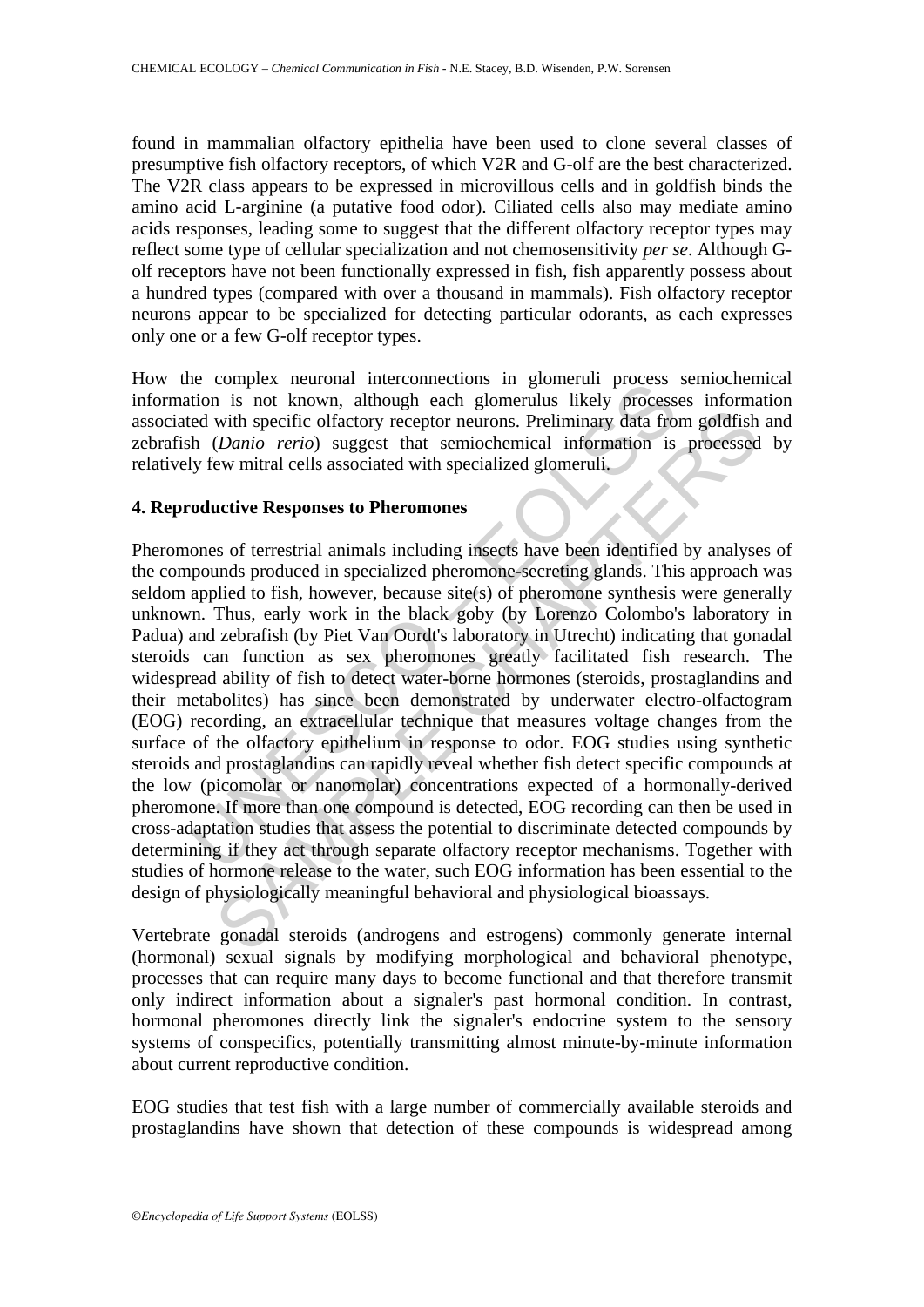| Orders                      | No.     | N <sub>O</sub> . | Common       | Example                                                  | Evidence       |             |
|-----------------------------|---------|------------------|--------------|----------------------------------------------------------|----------------|-------------|
|                             | Species | <b>Tested</b>    | <b>Names</b> | Genera                                                   | PG             | <b>STER</b> |
| <i>ostariophysan orders</i> |         |                  |              |                                                          |                |             |
| Cypriniformes               | 2,662   | > 80             | cyprinids    | Carassius.<br>Danio Cyrinus                              | $^{+}$         | $+$         |
| Characiformes               | 1,343   | > 20             | characins    | Astyanax                                                 | $^{+}$         | $+$         |
| Siluriformes                | 2,405   | > 20             | catfist      | Clarias.<br>Synodontis                                   | $\overline{+}$ | $+$         |
| Osmeriformes                | 236     |                  | smelts       | Plecoglossus                                             | $+$            | $\Omega$    |
| Salmoniformes               | 66      | 9                | salmon       | Salmo.<br><b>Salvelinus</b><br><i><b>Oncorvnchus</b></i> | $\div$         | $^{+}$      |
| Cyprinodontoformes          | 807     |                  | rivulines    | Aplocheilus                                              | $\pm$          | $\Omega$    |
| Perciformes                 | 9,293   | >10              | gobies       | Gobius                                                   | $\Omega$       | $^{+}$      |
|                             |         |                  | cichlids     | <b>Haplochromus</b>                                      | $\Omega$       | $^{+}$      |

freshwater fishes (Table 1) and also present in at least some marine and euryhaline species.

Table 1. Electro-olfactogram (EOG) evidence that fish detect hormones and hormone metabolites

moniformes 66 9 salmon Salvelinus +<br>
prinodontoformes 807 1 rivulines  $Oneorphus$ <br>
ciclomes 9.293 > 10 gobies  $Aphilochelius$  0<br>
cichids  $Haplochromus$  0<br>
1. Electro-olfactogram (EOG) evidence that fish detect hormones<br>
the there can be gre Montoformes 807 11 rivulines *Aphochelus*<br>
The mest of the state of *Gobius*<br>
The state of *Gobius*<br>
Scholing and *CHAPTERS*<br>
Electro-olfactogram (EOG) evidence that fish detect hormones and hormones<br>
Electro-olfactogram Although there can be great differences among the compounds detected by distantly related species, the patterns of compounds detected within lower taxa (tribes, genera) can be remarkably similar. This is significant for two reasons. First, the fact that closely related species detect similar hormonal compounds indicates that, if their sex pheromones are species-specific, the specificity likely is achieved either by using different blends of a common hormonal mixture or by the addition of non-hormonal compounds. Second, similar patterns of detection by related fishes suggest that understanding the hormonal pheromones of even one key species could provide insight into the presumably homologous pheromones of close relatives: indeed, this has proven to be the case with goldfish and the closely related crucian carp (*Carassius carassius*) and common carp (*Cyprinus carpio*). Despite the evidence that hormonally-derived pheromones are widespread in fishes, there is no reason to expect that non-hormonal compounds also are not employed; indeed, bile acids appear to function as sex pheromones in sea lamprey (*Petromyzon marinus*), which we discuss below (Section 6.3.4). -

> TO ACCESS ALL THE **31 PAGES** OF THIS CHAPTER, Vis[it: http://www.eolss.net/Eolss-sampleAllChapter.aspx](https://www.eolss.net/ebooklib/sc_cart.aspx?File=E6-52-04-07)

**Bibliography** 

- -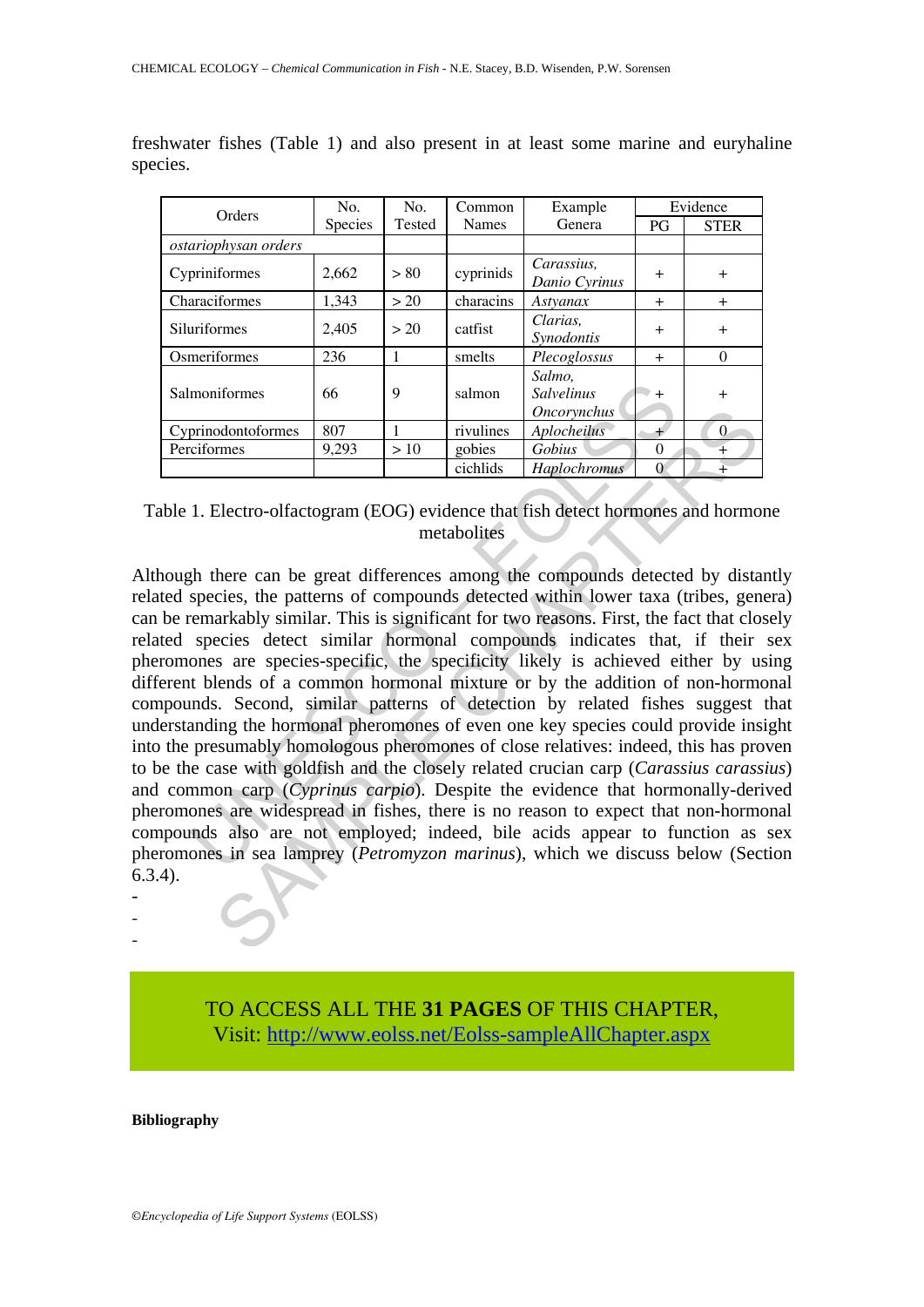Chivers, D.P. and Mirza, R.S. (2001). Predator diet cues and the assessment of predation risk by aquatic vertebrates: a review and prospectus. *Chemical Signals in Vertebrates, Volume 9*, pp. 277-284 (eds. A. Marchlewska-Koj, J.J. Lepri, and D. Müller-Schwarze). Ne York: Plenum Press. [This review details known ways in which prey use chemical cues about predator diet to guide antipredator behavior.]

Chivers D.P. and Smith R.J.F. (1998). Chemical alarm signaling in aquatic predator/prey systems: a review and prospectus. *Écoscience* 5, 338–352. [This is a comprehensive review of examples in aquatic habitats of injury-released alarm cues affecting either the behavior or morphology of conspecific prey.]

Kats L.B. and Dill L.M. (1998). The scent of death: chemosensory assessment of predation risk by prey animals. *Écoscience* 5, 361–394. [This exhaustive review tabulates the existing literature on the role of predator odor in mediating predator–prey interactions. The list includes terrestrial and aquatic systems.]

Kobayashi M, Sorensen P.W. and Stacey N.E. (2002). Hormonal and pheromonal control of spawning behavior in the goldfish. *Fish Physiology and Biochemistry* 26, 71-84. [this review paper focusses on hormonal and pheromonal control of reproduction in goldfish.]

Li, W., Scott, A.P., Siefkas, M.J., Yan, H., Liu, Q., and Yun, S.-S. (2002). Bile acid secreted by male sea lamprey that acts as a sex pheromone. *Science* 298, 1233-1236.

Liley N.R. (1982). Chemical communication in fish. *Canadian Journal of Fisheries and Aquatic Sciences* 39, 22–35. [This paper reviews many aspects of fish semiochemicals prior to the discovery of hormonal pheromones.]

Smith R.J.F. (1992). Alarm signals in fishes. *Reviews in Fish Biology and Fisheries* 2, 33–63. [This review summarizes the types of alarm signaling in fish, including chemical, visual, and auditory sensory modalities.]

Sorensen P.W. and Caprio J. (1998). Chemoreception. *The Physiology of Fishes, Second Edition* (ed. D.H. Evans), pp. 375–405. Boca Raton: CRC Press. [This review provides a broad overview of the anatomy and physiology of olfaction and gustation in fish.]

and pheromonal control of reproduction in goldfish.]<br>cott, A.P., Siefkas, M.J., Yan, H., Liu, Q., and Yun, S.-S. (2002). Bile acid see<br>hat acts as a sex pheromone. *Science* 298, 1233-1236.<br>R. (1982). Chemical communicatio A.P., SireRas, M.J., Yan, H., Liu, Q., and Yun, S.-S. (2002). Bile acid secreted by mal<br>acts as sex pheromone. *Science* 298, 1233-1236.<br>982). Chemical communication in fish. *Canadian Journal of Fisheries and Aquatic Sci* Sorensen P.W., Christensen T.A., and Stacey N.E. (1998). Discrimination of pheromonal cues in fish: emerging parallels with insects. *Current Opinion in Neurobiology* 8, 458–467. [This paper highlights interesting parallels in the functional anatomy of olfactory pathways and the organization of informationcoding circuits of fish and insects.]

Sorensen P.W. and Stacey N.E. (1999). Evolution and specialization of fish hormonal pheromones. *Advances in Chemical Signals in Vertebrates* (eds. R.E. Johnston, D. Muller-Schwarze, and P.W. Sorensen), pp. 15–47. New York: Kluwer Academic/Plenum Publishers. [This paper deals in depth with questions related to the evolution and function of hormonal pheromones.]

Sorensen, P.W. and Stacey, N.E. (2004). Brief review of fish pheromones and discussion of their possible uses in the control of non-indigenous teleost fishes. *New Zealand Journal of Marine and Freshwater Research* 38, 399-417. [This paper summarizes the numerous types of fish pheromones in the context of developing management techniques for non-indigenous and endangered fish species.]

Sorensen P.W. and Vrieze L.A. (2003). The chemical ecology and practical application of the sea lamprey migratory pheromone. *Journal of Great Lakes Research* 29 (Supplement 1), 66-84. [This paper summarizes current understanding of the sea lamprey migratory pheromone and its potential application in reducing sea lamprey populations in the Great Lakes.]

Sorensen, P.W., Fine, J.M., Dvornikovs, V., Jeffrey, C.S., Shao, F., Wang, J., Vrieze, L.A., Anderson, K.R., and Hoye, T.R. (2005). Mixture of new sulfated steroids functions as a migratory pheromone in the sea lamprey. *Nature Chemical Biology* 1, 324-328. [This paper describes the discovery and structural elucidation of the sea lamprey migratory pheromone.]

Stacey N.E. and Sorensen P.W. (2002). Hormonal sex pheromones in fish. *Hormones, Brain, and Behavior Volume 2* (eds. D.W. Pfaff, A.P. Arnold, A.M. Etgen, S.E. Fahrbach and R.T. Rubin), pp. 375– 434. New York: Academic Press. [This review chapter provides an in-depth review of teleost hormonal pheromones.]

Stacey N.E. and Sorensen P.W. (2006). Reproductive pheromones. *Fish Physiology, Volume 24: Behaviour and Physiology of Fish* (eds. K.A. Sloman, R.W. Wilson and S. Balshine), pp. 359-412. San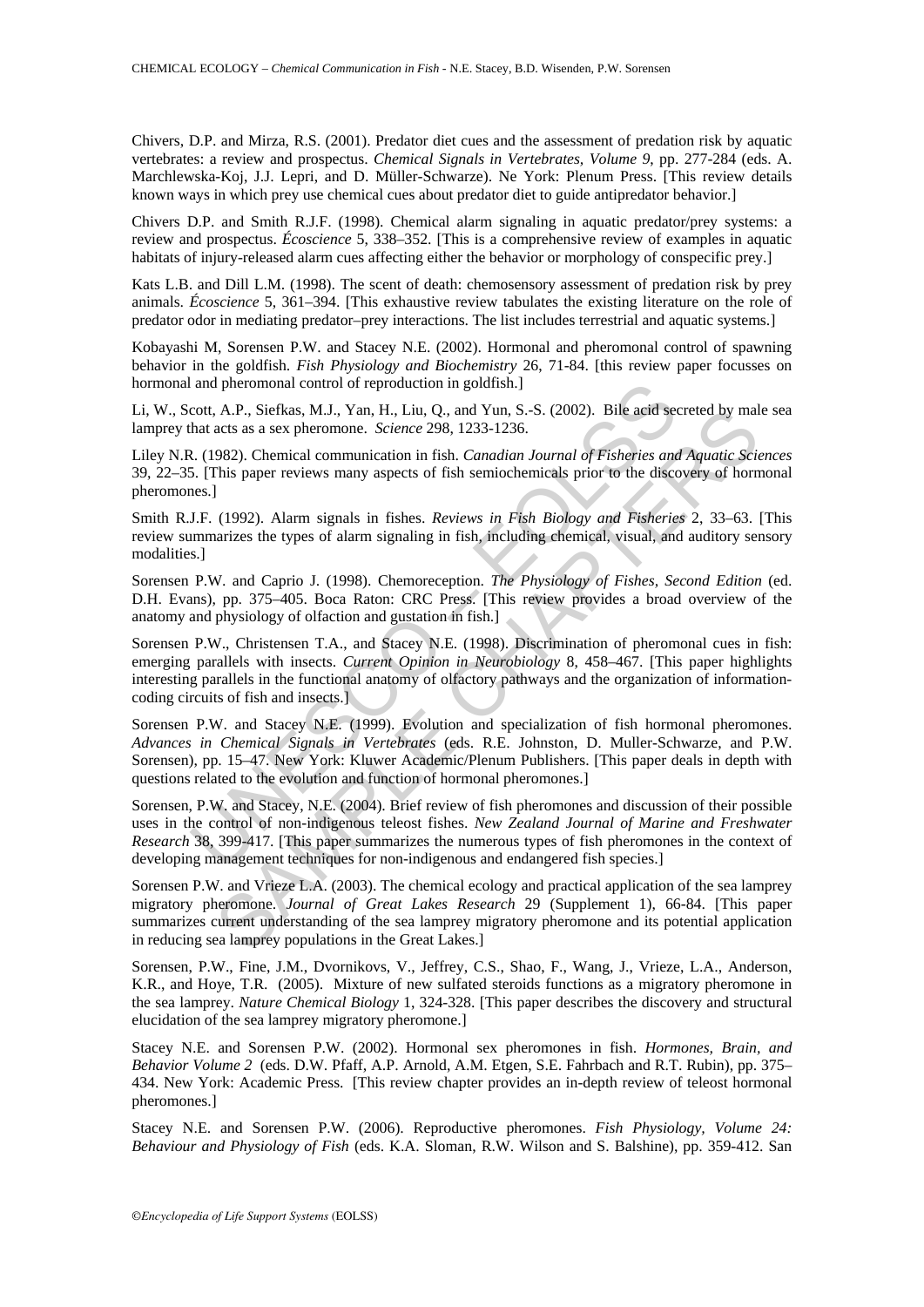Diego: Esevier Academic Press. [this chapter briefly discusses the fish olfactory system and then reviews current information on reproductive pheromones in sea lamprey and teleost fishes.]

Wisenden, B.D. and Chivers, D.P. (2006). The role of public chemical information in antipredator behaviour. *Fish Chemoreception* (eds. F. Ladich, C.P. Collins, P. Moller, and B.G. Kapoor), pp. 259-278. Science Publisher. [A good summary of recent developments in behavioral ecology of chemically mediated predator-prey interactions in fishes.]

Wisenden, B.D. and Stacey, N.E. (2005). Fish semiochemicals and the network concept. *Animal Communication Networks* (ed. P.K. McGregor), pp. 540-567. Cambridge U.K.: Cambridge University Press. [A synthesis of the literatures on ways chemical information is used in predator-prey interactions and reproductive behavior and the evolution of incipient chemical communication (spying) into true communication networks.]

Wisenden, B.D. (2003). Chemically-mediated strategies to counter predation. *Sensory Processing in the Aquatic Environment* (eds. Collin, S.P and Marshall, N.J.), pp 236-251. New York: Springer-Verlag*.*[A broad overview of the role of chemical cues in mediating predator-prey interactions, including invertebrate taxa.]

#### **Biographical Sketches**

Environment (eds. Collin, S.P and Marshall, N.J.), pp 236-251. New York: S<br>
retrieve of the role of chemical cues in mediating predator-prey interactive of the role of chemical cues in mediating predator-prey interactive axa.]<br>
Sketches<br>
was born in Vancouver, British Columbia, Canada, where he received his Ph.D. (1<br>
versity of British Columbia for studies of the role of prostaglandins in spawning behavis<br>
ish (Nature (1974) 247, 71–72; **Norm Stacey** was born in Vancouver, British Columbia, Canada, where he received his Ph.D. (1977) from the University of British Columbia for studies of the role of prostaglandins in spawning behavior of female goldfish (*Nature* (1974) 247, 71–72; *Prostaglandins* (1976) 12, 1113–1126). After studying pheromonal control of spawning in Pacific herring as an NSERC PDF *(Canadian Journal of Fisheries and Aquatic Sciences* (1982) 39, 489–498), Norm moved to the University of Alberta at Edmonton, where he is now Professor in the Department of Biological Sciences. Initial research at Edmonton examined hormonal changes during ovulation and spawning of goldfish (*General and Comparative Endocrinology* (1979) 37, 246–249; and (1985) 57, 10–22) and native species (*General and Comparative Endocrinology* (1984) 56, 333–348 and 349–359). However, following the discovery with Peter Sorensen (doing a postdoctoral fellowship with Norm at the time) that female goldfish release a steroid pheromone (*Canadian Journal of Zoology* (1986) 64, 2412–2417), research has focused on the actions of this and other goldfish "hormonal pheromones" (*Nature* (1987) 325, 251–253; *Biology of Reproduction* (1988) 39, 1039–1050; *Journal of Experimental Zoology* (1996) 276, 287–295; *Journal of Experimental Biology* (1997) 200, 2833–2840). More recently, hormonal pheromone studies have expanded to other fish, such as gobies (*Journal of Chemical Ecology* (2001) 27, 443–470), catfish (*Fish Physiology and Biochemistry* (2003) 28, 275-276), cichlids (*Journal of Fish Biology* (2006) 68, 661-680), and crucian carp (*General and Comparative Endocrinology* (2006) in press), and also begun to explore potential pheromonal interactions among male goldfish (*Journal of Experimental Zoology* (2002) 293, 511-524).

**Brian Wisenden** took his early training in fisheries biology at the University of Guelph (B.Sc., 1985) and Lakehead University (M.Sc., 1988). He switched to behavioral ecology for his doctoral training at the University of Western Ontario (1993) in parental care (*Environmental Biology of Fishes* (1995) 43, 121- 134; 145-151; *Animal Behaviour* (1995) 49, 623-639), variation in the mating system of convict cichlids in Costa Rican streams (*Behavioral Ecology* (1994) 5, 439-447; *Canadian Journal of Zoology* (1994) 72, 2177-2185) and alloparental care (*Behavioral Ecology and Sociobiology* (1992), 31, 263-269; *Ethology* (1994) 96, 203-212; *Reviews in Fish Biology and Fisheries* (1999) 9, 45-70. Since 1993, he has studied the role of chemical cues in mediating the context and timing of antipredator behavior in aquatic organisms in the field and in the lab. Early work on disturbance cues in darters (*Journal of Chemical Ecology* (1995) 21, 1469-1480) and active space of minnow alarm cues in the field (*Écoscience* (1995) 2, 116-122) led to a series of experiments on macroinvertebrates such as *Gammarus* amphipods (*Journal of Chemical Ecology* (1997) 23, 1163-1173; (2001) 27, 1249-1258; *Ethology* (1999) 105, 407-414; ), and predator-recognition training experiments with *Enallagma* odonates (*Journal of Chemical Ecology* (1997) 23, 137-151; *Animal Behaviour* (1996) 52, 315-320) and planarian flatworms (*Animal Behaviour* (2001) 62, 761-766). Currently, Brian is working on predator-recognition training to enhance post-release survival of hatchery-reared walleye (*Canadian Journal of Fisheries and Aquatic Sciences* (2004) 62, 2144-2150). Brian was the first to document a metabolic cost to the production of ostariophysan club cells (*Journal of Fish Biology* (1997) 50, 799-808; (1998) 53, 841-846), the first to demonstrate hierarchical releaser stimuli for learned associations of predation risk with novel correlates of alarm cue release